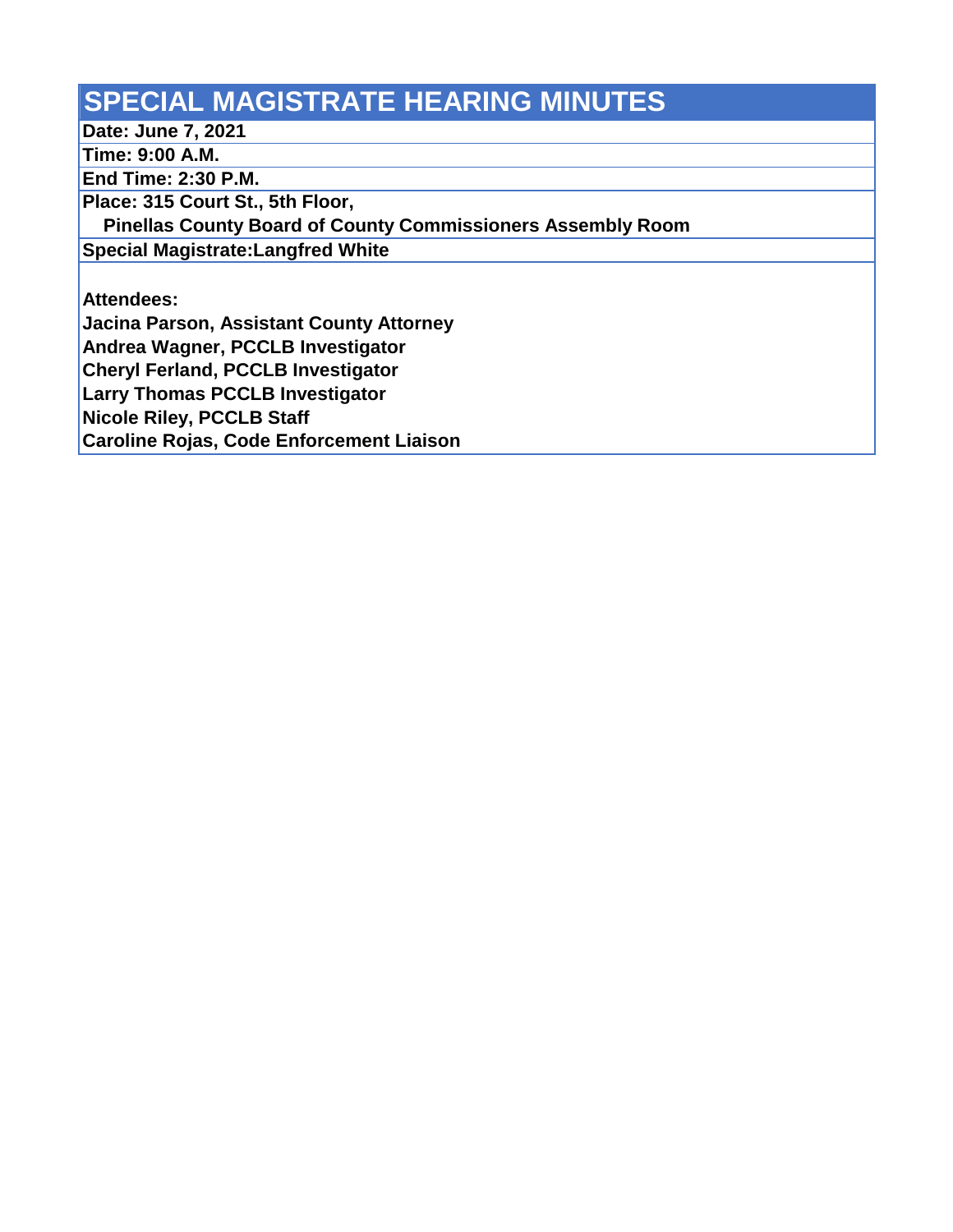| <b>Contested</b><br>Case # | <b>Presented</b><br>by | PCCLB vs.                    | <b>Attorney</b>                                      | Witness(es) | <b>Verdict</b>                   | <b>Fine</b> |
|----------------------------|------------------------|------------------------------|------------------------------------------------------|-------------|----------------------------------|-------------|
| C21-196                    | <b>AW</b>              | <b>JUAN CABRERA</b>          | PASTER, RAY & COHEN, P.A.<br>ATTN: JACK O'KEEFE, PLL |             | <b>GUILTY</b>                    | \$744.15    |
| C21-197                    | AW                     | <b>JESUS CABRERA</b>         | PASTER, RAY & COHEN, P.A.<br>ATTN: JACK O'KEEFE, PLL |             | <b>GUILTY</b>                    | \$744.15    |
| C21-185                    | <b>AW</b>              | <b>GEORGE HALE</b>           | PASTER, RAY & COHEN, P.A.<br>ATTN: JACK O'KEEFE, PLL |             | <b>MOTION FOR</b><br>CONTINUANCE |             |
| C21-198                    | AW                     | CHARLES DOUGLASS VANDENBURGH | PASTER, RAY & COHEN, P.A.<br>ATTN: JACK O'KEEFE, PLL |             | <b>MOTION FOR</b><br>CONTINUANCE |             |
| C20-779                    | AW                     | <b>HENDRICK BISANZ</b>       |                                                      |             | <b>DISMISSED</b>                 |             |
| C20-780                    | AW                     | <b>HENDRICK BISANZ</b>       |                                                      |             | <b>DISMISSED</b>                 |             |
| C <sub>20</sub> -809       | AW                     | <b>HENDRICK BISANZ</b>       |                                                      |             | <b>DISMISSED</b>                 |             |
| C20-810                    | AW                     | <b>HENDRICK BISANZ</b>       |                                                      |             | <b>GUILTY</b>                    | \$658.20    |
| C21-293                    | LT.                    | <b>ROBERT DEAN SCOTT</b>     |                                                      |             | <b>MOTION FOR</b><br>CONTINUANCE |             |
| C21-294                    | LT.                    | <b>ROBERT DEAN SCOTT</b>     |                                                      |             | <b>MOTION FOR</b><br>CONTINUANCE |             |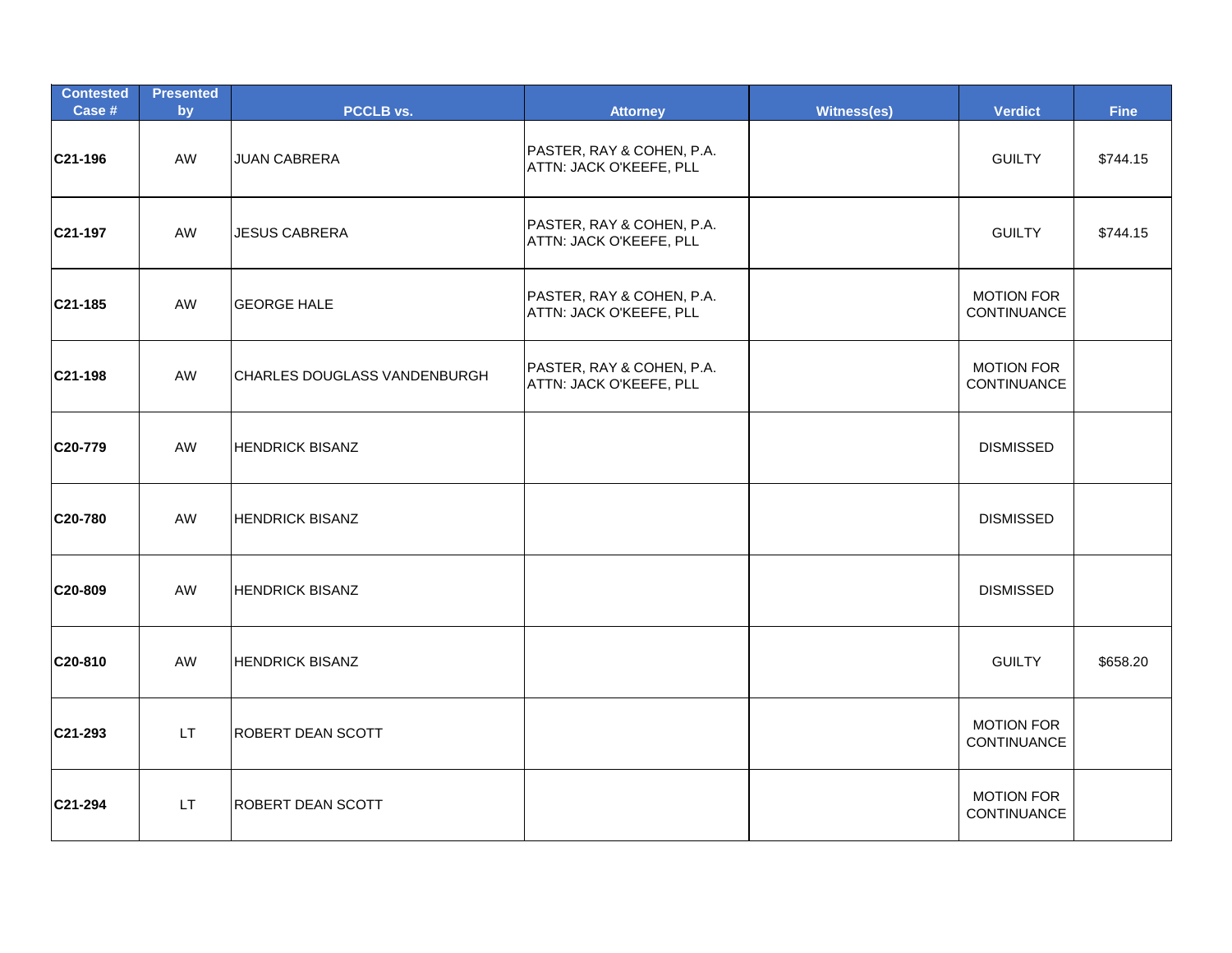| C21-295  | LT. | <b>ROBERT DEAN SCOTT</b>  |  | <b>MOTION FOR</b><br>CONTINUANCE |            |
|----------|-----|---------------------------|--|----------------------------------|------------|
| C19-2683 | AW  | <b>JEAN R VEIGA</b>       |  | <b>DISMISSED</b>                 |            |
| C19-2684 | AW  | JEAN R VEIGA              |  | <b>GUILTY</b>                    | \$1,144.10 |
| C18-1427 | AW  | <b>STEVE CRAIG POORE</b>  |  | <b>GUILTY</b>                    | \$587.32   |
| C20-922  | AW  | SOPHIE METSOGLOU          |  | <b>GUILTY</b>                    | \$533.93   |
| C20-923  | AW  | SOPHIE METSOGLOU          |  | <b>GUILTY</b>                    | \$533.92   |
| C20-1720 | AW  | <b>ARIK STEVEN MARVIN</b> |  | <b>DISMISSED</b>                 |            |
| C20-1721 | AW  | <b>ARIK STEVEN MARVIN</b> |  | <b>GUILTY</b>                    | \$500.00   |
| C20-1722 | AW  | <b>ARIK STEVEN MARVIN</b> |  | <b>GUILTY</b>                    | \$585.37   |
| C20-1723 | AW  | <b>ARIK STEVEN MARVIN</b> |  | <b>GUILTY</b>                    | \$585.38   |